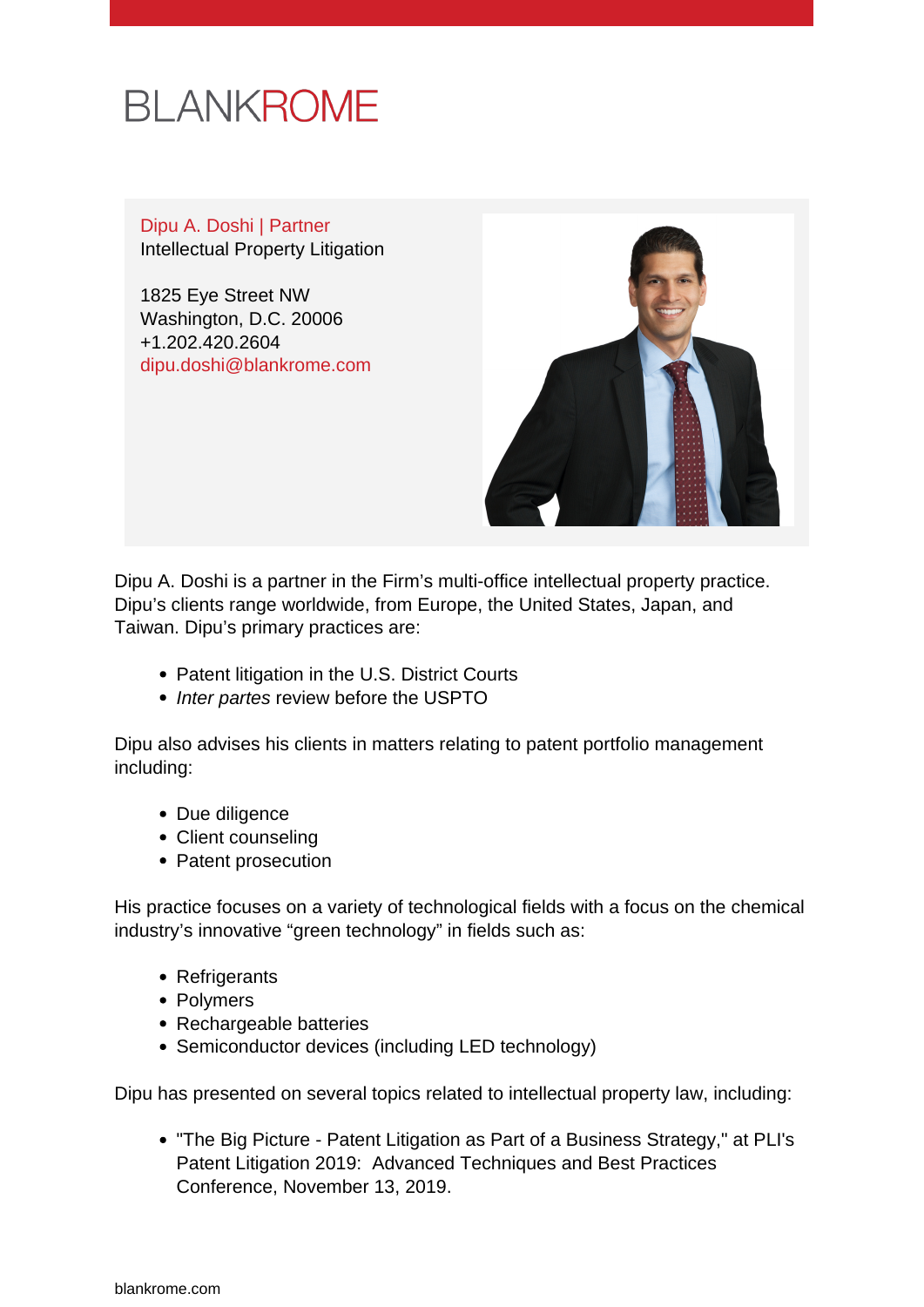- "Do You Have an IP Claim?" (co-presenter), at Blank Rome's Annual Emerging Litigation and Employment Issues for In-House Counsel seminar, September 22, 2016.
- "Licensing, Standing, and Jurisdictional Issues Regarding NPEs Issues in Licensing that Impact Standing," at the American Intellectual Property Law Association Annual Meeting, October 25, 2013.
- "Venture Capital Backed Non Practicing Entities & the New IP Litigation Ecosystem," MCCA Annual CLE Expo, March 22, 2012.

Before attending law school, Dipu was a research associate at MedImmune, Inc. While at MedImmune, he participated in several projects related to the development of novel vaccines derived from biological molecules. His tasks included optimizing various cell culture lines for the expression and purification of monoclonal antibodies, antigens, and other proteins. He also has experience in the expression and purification of clinical grade biological materials.

## **Outside The Firm**

Dipu loves to run and enjoys coaching his kids' baseball and softball teams.

## **Select Engagements**

- A chemical company, defending a key patent that covered next-generation refrigerants from an invalidity challenge by his client's competitor at the USPTO.
- A LED manufacturer, accused of patent infringement. The case was dismissed with prejudice after successful Markman decision by the district court judge.
- A rechargeable battery manufacturer, accused of patent infringement. The case ultimately settled favorably.
- A chip manufacturer accused of patent infringement. The case ultimately settled favorably.
- A semiconductor manufacturing equipment company, accused of patent infringement. The case settled favorably.

## **Admissions**

- District of Columbia
- New York
- U.S. Patent and Trademark Office
- United States Court of Federal Claims

#### **Memberships**

American Intellectual Property Law Association